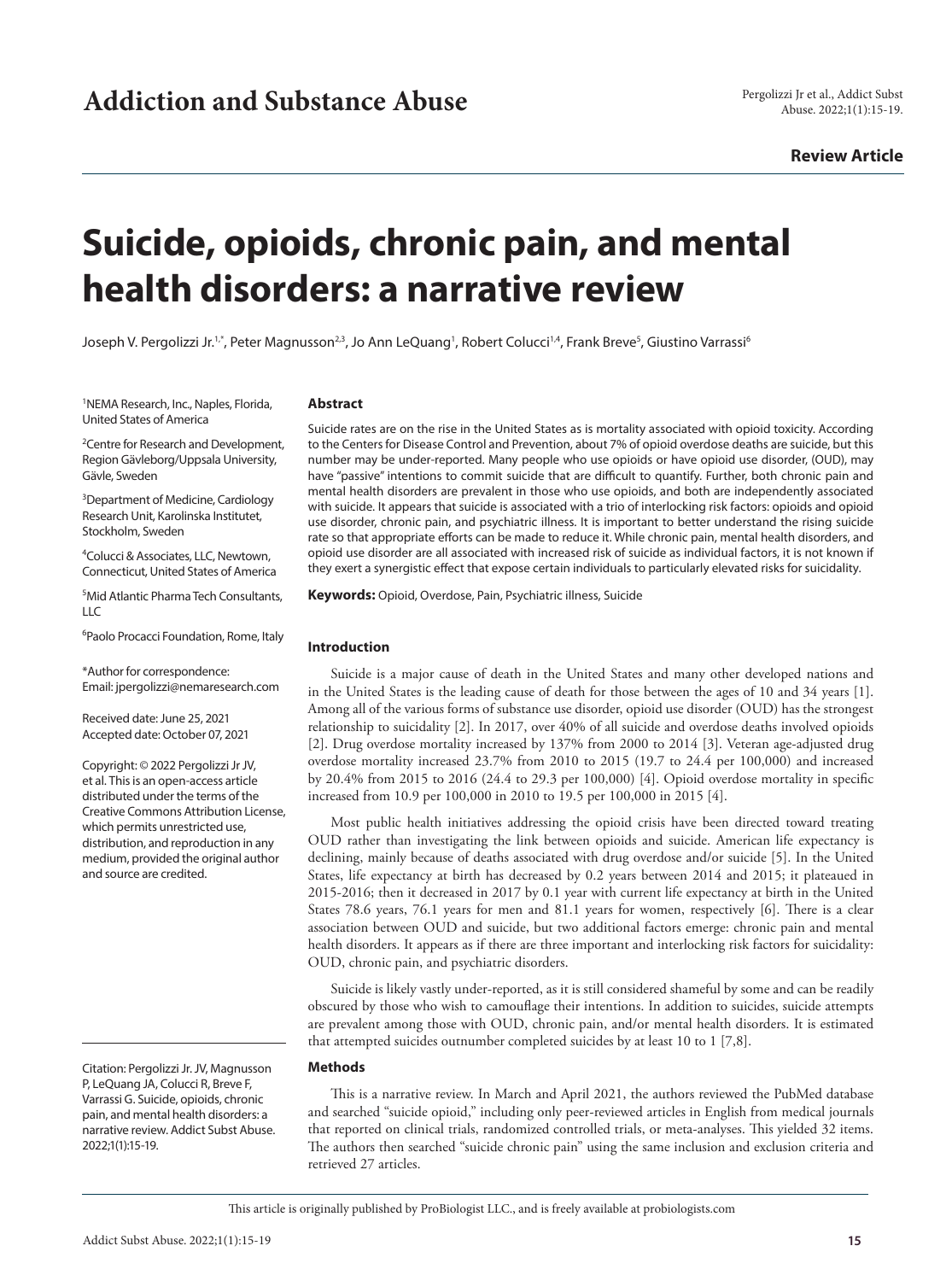When searching for "suicide mental health," which yielded 895 items many of which were older. This search was then limited to articles published in the past five years for 465 articles.

Further, the authors searched the bibliographies of these articles and searched Google Scholar for these same search terms. The authors also obtained relevant data on suicide from public health databases.

# **Results**

Results could be grouped into those related to OUD, chronic pain, and mental health disorders.

## **Opioid use disorder (OUD)**

Opioids are among the most frequently identified drugs in overdose suicides [9,10], and OUD is associated with a higher rate attempted suicide [11]. It has been estimated that 32% to 48% of the population with OUD will attempt suicide at least one time [12,13], People who pursue treatment for OUD have a 14 times greater probability of dying by suicide than the general population [14]. For individuals who may entertain occasional thoughts of ending their lives, it has been speculated that opioids can help quell the normal revulsion surrounding suicide, in terms of finding the fear of death, pain, and finding an efficient and reliable means to die [15]. Opioids in general have a soothing effect, and the availability of fast-acting, highly potent opioids such as fentanyl, may further be perceived to reduce pain in those who seek an efficient means to commit suicide [11]. Furthermore, the availability of illicit opioids, including illicit fentanyl, combined with syringes means that illicit drug users with OUD are better equipped than the general population to commit suicide. A person with suicidal thoughts with no access to potentially lethal drugs and no ability to inject them is at a distinct disadvantage for committing suicide by opioid, while those with active intravenous OUD have such tools daily at their disposal [16]. Even those who take prescription opioids under close medical supervision have a reliable means for suicide by opioid, whether they think about it or not.

Per capita, more opioids are prescribed in the United States than any other nation, and from 1997 to 2007, the morphine milligram equivalents prescribed in the average opioid prescription increased from about 100 to 700 [17]. The relationship between higher prescribed doses of opioids and increased rates of fatal and nonfatal overdose has been established [18-21]. Compared to patients who receive 1 to 20 mg/day of opioids, patients prescribed over 100 mg/ day have nearly a nine-fold increased risk of overdose with an annual overdose rate of 1.8% [20]. Increased rates of opioid overdose may have to do with the fact that patients in the United States are being prescribed higher doses of opioids than previously [19-21].

Opioid prescriptions and OUD are associated with suicide, but so is the discontinuation of opioids in a population that had previously taken them. In a study of 1,394,102 outpatients with an opioid prescription from the Veterans Health Administration database, discontinuing the opioid prescription was associated with an increased risk for overdose or suicide regardless of the length of opioid therapy although patients with longer therapy durations were at greater risk [22]. The hazard ratio for overdose or suicide in patients who had taken opioids for more than 400 days was 6.8 compared to 1.7 for those taking opioids under 30 days [22]. There is currently no particular program to address opioid cessation as a risk for suicide.

The role of polysubstance use disorder and suicidality remains to be elucidated. Many individuals who take illicit drugs take more than one drug and/or alcohol together at the same time. Familiar combinations include heroin plus cocaine ("speedball") sometimes with alcohol, benzodiazepines and opioids, marijuana and alcohol, and combinations of multiple drugs taken opportunistically. Polysubstance abuse both elevates the risk of fatal opioid-associated respiratory depression and can complicate, if not prevent, opioid rescue by naloxone or other means. In this context, benzodiazepines deserve special mention. These agents are frequently prescribed anxiolytics and have themselves been associated with increased suicidality [23]. The Centers for Disease Control and Prevention (CDC) advised in its prescribing guidance to family practice physicians that benzodiazepines not be co-prescribed with opioids [24]. Both agents act as central nervous system depressants and this may increase the risk of drug-induced respiratory depression. Nevertheless, benzodiazepines are among the most frequently prescribed drugs in America [25], and they are often prescribed for chronic therapy which may be off-label use [26]. Benzodiazepines have been associated with suicidal ideation and completed suicide [27,28]. The combination effect of benzodiazepines and opioids for suicidality is not known.

## **Chronic pain**

Chronic pain itself is associated with suicidality [29], and this risk may be elevated if such individuals are prescribed opioids [1]. Severe pain is more closely associated with suicide than mild or moderate pain [30]. It has been estimated that about one-third of chronic pain patients contemplate or attempt suicide [31]. In multivariate assessments, suicidal ideation was associated with head pain in specific (odds risk 1:9) and high pain summary scores (OR 2:3) [31].

Chronic pain is more prevalent in the homeless population than the general population, and it is less likely to be under control [32]. In a study of 1,287 homeless individuals in Canada, it was found that 43% reported moderate to severe chronic pain, for which 64% of that group sought medical care [33]. Of the homeless with moderate to severe pain, 38% said they sometimes used illicit drugs as analgesics [33]. Having a history of homelessness is in itself associated with suicidality [34].

An explanation as to why chronic pain is associated with suicide maintains that chronic pain involves unrelenting, unremitting, and sometimes unbearable suffering that can lead to familial disruptions, disability, social isolation, and depression, all of which make the individual increasingly despondent, hopeless, and despairing [35]. Mental health disorders, particularly depression, are often comorbid with chronic pain, but may not fully explain the link to suicidality [36].

Since physical pain is among the many risk factors for suicidal thoughts and behaviors [37], it has been speculated that suicidality may be associated with abnormal chronic pain processing [38]. This has yet to be fully described. Suicide has also been linked to a pro-inflammatory state, explained by the fact that dysregulation of the immune system has been associated with the pathophysiology of suicide [7]. An unanswered question is whether inflammation causes/contributes to suicidality or is merely an epiphenomenal event [7].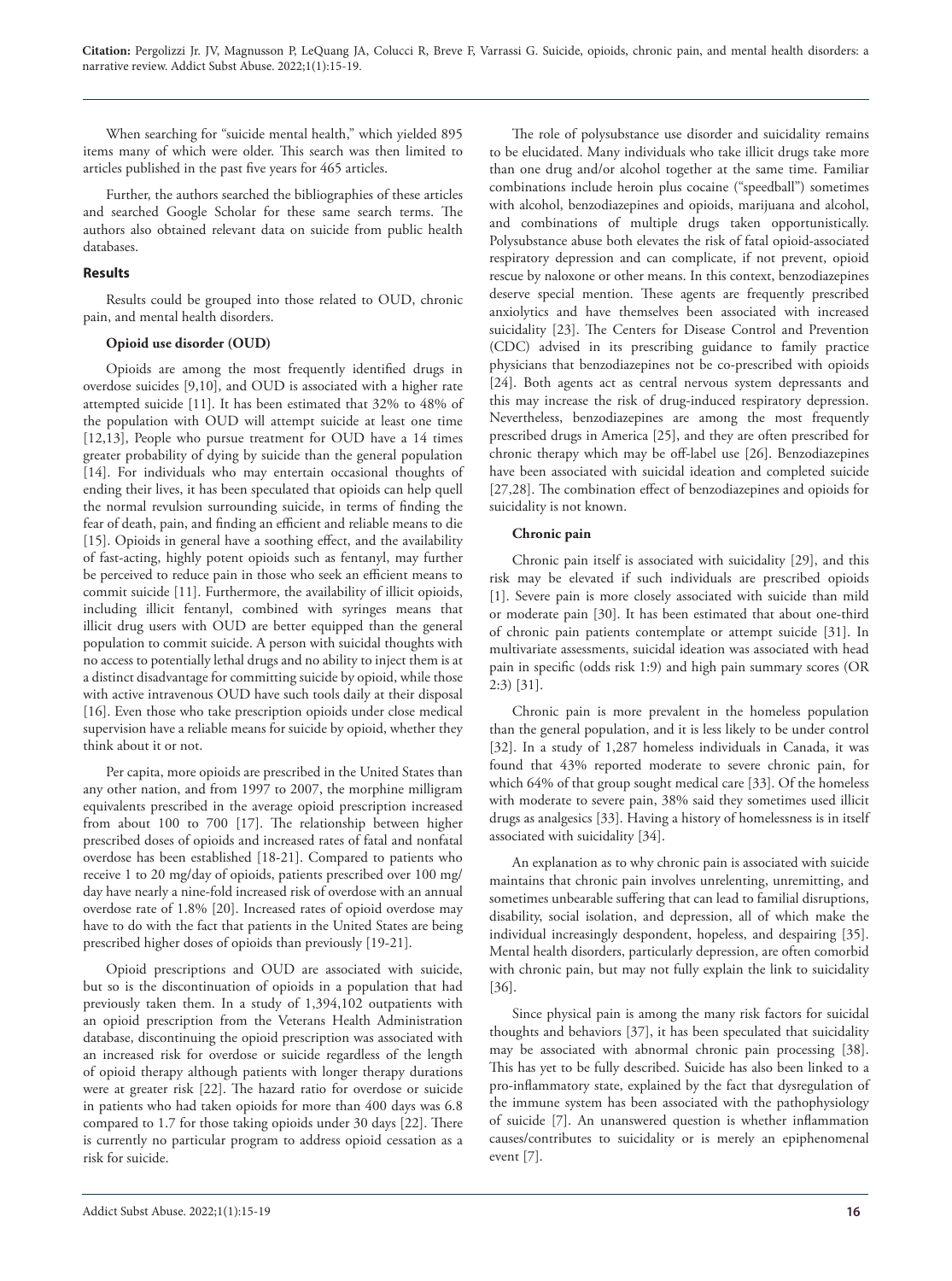**Citation:** Pergolizzi Jr. JV, Magnusson P, LeQuang JA, Colucci R, Breve F, Varrassi G. Suicide, opioids, chronic pain, and mental health disorders: a narrative review. Addict Subst Abuse. 2022;1(1):15-19.

An intriguing new area of study involves peptides, which regulate a range of physiologic processes from pain to endocrine balance, and have been associated with highly complex psychological behaviors such as mating, parenting, social bonding, and self-harm [39]. It has been found that β-endorphin, a peptide that modulates pain, occurs in high levels among those who are more likely to report chronic pain [40] and be diagnosed with a psychiatric illness [41,42]. In fact, β-endorphin correlated with lifetime suicide events in a study of 37 depressed patients with suicidality (r=0.702, p=0.007) [38].

# **Mental health disorders**

People with mental health disorders as defined by the Diagnostic and Statistical Manual have higher lifetime prevalence of suicidal ideation, suicide plans, and attempted suicide [43]. About 80% of those who attempt suicide in the United States have a prior mental health disorder, including but not limited to substance use disorders [44]. In fact, it may be argued that mental health disorders are a primary predictor of suicidal ideation, but poor mental health appears to be more closely tied to the onset of suicidal ideation, rather than attempted or completed suicide [44].

Not all mental health disorders are equally associated with suicidality. From a large database study (n=887,859 patients) at the Veterans Administration, multivariate analysis showed that the odds of completed suicide in people with a mental health disorder were highest among patients with panic disorder (OR 1.3, 95% CI, 1.0-1.5), generalized anxiety disorder (OR 1.3, 95% CI, 1.1-1.5), and other anxiety disorders (OR 1.3, 95% CI, 1.2-1.4) [23]. The mental disorders of social phobia, obsessive-compulsive disorder, and posttraumatic stress disorder were not statistically associated with completed suicide [23].

Mental health disorders are comorbid with chronic pain. About half of all patients in primary care reporting chronic painful conditions have depressive disorders [45]. Yet in a database analysis of two large claims databases, with data from 1997 to 2005, both incidence and prevalence of opioid use was three-fold greater among patients with depression than without. Moreover, the use of opioids by depressed patients was increasing and those with diagnosed depression were more likely to have a higher average daily dose, more days' supply per prescription, and more Schedule II opioids than other patients [45]. Since OUD is likewise associated with suicidality, the use of opioids in patients with chronic pain and depressive symptoms seems misplaced, but people suffering depressive symptoms and chronic pain report more and more severe physical symptoms than those without depressive symptoms [46]. In addition, patients with comorbid chronic pain and depression have higher rates of functional deficits [47] and more mental distress [48]. Depressed patients take more and higher doses of opioids, but it is likely they experience overwhelming degrees of suffering, distress, and impairment. Furthermore, anxiety and insomnia are prevalent in this comorbid population (depression and chronic pain), which may explain why about one- third of such patients are also prescribed benzodiazepines or other benzodiazepine receptor agonist drugs (Z-drugs) [49]. The combination of benzodiazepine/Z-drug, plus an opioid, elevates the risk for potentially fatal respiratory depression [24].

Functional imaging studies suggest a bidirectional relationship between mental health conditions and chronic pain, implying mutual neurological pathways [50]. The neuromodulators dopamine and serotonin have been studied with respect to their role in both depression and pain [51]. Dopamine homeostasis has been implicated as playing a role in chronic pain, depression, and insomnia, such that dysregulation of the dopamine system might cause pain, depression, and insomnia [52]. So closely have depression and chronic pain been linked in some studied that it decades ago had been proposed that chronic pain be considered a muted form of depression [53].

### **Discussion**

The term "deaths of despair" has been used to describe the unexplained recent increase in suicide among middle-aged, white, non-Hispanic men in the United States [54,55]. Older white men, facing the inevitable declines of aging, the erosion of social and economic structures on which they had depended, and the financial insecurities of impending retirement sought relief in death [54]. "Life weariness" is another term coined to describe the sense of emotional depletion and anxiety faced by chronic pain patients who see no clear way forward [56]. However, it remains to be explained why this despair and weariness should afflict older white men and not women or people of other ages and races. Furthermore, it remains to be seen the effect the COVID-19 lockdowns may have had on suicide rates, particularly in light of "deaths of despair" [57-60].

It is likely that the problem of suicide-by-opioid is much greater than currently described. The CDC describes opioid overdose deaths as suicide (intentional) or accidental (unintentional) but between these two poles lies a blurred area where suicide is perhaps neither intentional nor accidental. People with this so-called "passive intent" understand the risks of using opioids and other drugs but take them anyway. This group is not well studied, but it may be that some of them truly want to end their lives, but hesitate to take decisive action out of shame, fear, guilt, or for some other reason. People with OUD, particularly street people, may regard death as an escape from a life of struggle that may include loss of jobs, homelessness, health problems, violence, legal problems, and failed relationships; they may become ambivalent about death as they pursue opioids.

These four problems are intertwined: suicide, chronic pain, mental health disorders, and OUD. The links may involve neuronal pathways (such as chronic pain and depression) as well as other mechanisms that have yet to be elucidated. This problem deserves greater study, particularly as increases in these groups are occurring and likely will continue. And it may be difficult, if not impossible, to really tackle any one of these public health crises without considering the others.

#### **Conclusion**

Suicide rates are increasing as are deaths associated with opioid overdose. Related to these two alarming trends are the fact that chronic pain and mental health disorders are prevalent in these populations, creating a trio of factors that relate to suicide: opioids and opioid use disorder, chronic pain, and mental health conditions. About 7% of all opioid-overdose deaths are suicides, this number may be under-reported as it is difficult to know the intentions of many who die with opioid-associated respiratory depression. Indeed, the intentionality of many people who take opioids makes it difficult to view a decision to commit suicide in this population as a dichotomy; many may have a so-called "passive" intent to commit suicide. This is an important and urgent public health crisis that deserves further studies.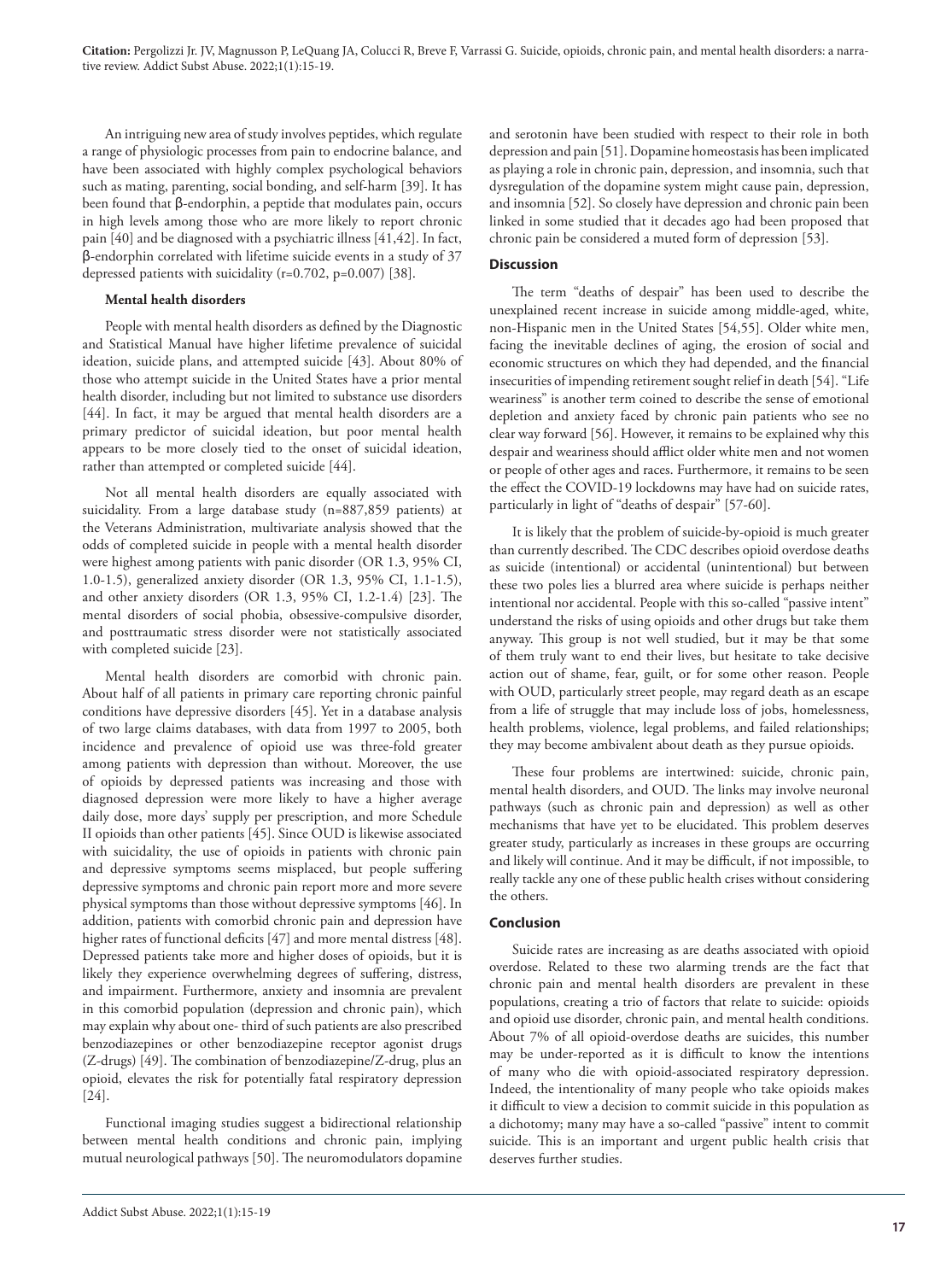#### **References**

- 1. Bohnert AS, Ilgen MA. Understanding links among opioid use, overdose, and suicide. New England Journal of Medicine. 2019 Jan 3;380(1):71-9.
- 2. Bohnert KM, Ilgen MA, Louzon S, McCarthy JF, Katz IR. Substance use disorders and the risk of suicide mortality among men and women in the US Veterans Health Administration. Addiction. 2017 Jul;112(7):1193-201.
- 3. Rudd RA, Aleshire N, Zibbell JE, Gladden RM. Increases in drug and opioid overdose deaths—United States, 2000–2014. Morbidity and Mortality Weekly Report. 2016 Jan 1;64(50 & 51):1378-82.
- 4. Peltzman T, Ravindran C, Schoen PM, Morley SW, Drexler K, Katz IR, et al. Brief Report: Opioid‐Involved Overdose Mortality in United States Veterans. The American Journal on Addictions. 2020 Jul;29(4):340-4.
- 5. Madras BK, Connery H. Psychiatry and the opioid overdose crisis. FOCUS, A Journal of the American Psychiatric Association. 2019 Apr;17(2):128-33.
- 6. Centers for Disease Control and Prevention. National Center for Health Statistics. Health, United States, 2018. [Accessed April 11, 2021], Available https://www.cdc.gov/nchs/data/hus/hus18.pdf.
- 7. Brundin L, Bryleva EY, Rajamani KT. Role of inflammation in suicide: from mechanisms to treatment. Neuropsychopharmacology. 2017 Jan;42(1):271-83.
- 8. Bertolote JM, Fleischmann A, De Leo D, Phillips MR, Botega NJ, Vijayakumar L, et al. Repetition of suicide attempts: data from emergency care settings in five culturally different low- and middle-income countries participating in the WHO SUPRE-MISS Study. Crisis. 2010;31(4):194-201.
- 9. Sinyor M, Howlett A, Cheung AH, Schaffer A. Substances used in completed suicide by overdose in Toronto: an observational study of coroner's data. The Canadian Journal of Psychiatry. 2012 Mar;57(3):184-91.
- 10. Shields LB, Hunsaker DM, Hunsaker III JC, Ward MK. Toxicologic findings in suicide: a 10-year retrospective review of Kentucky medical examiner cases. The American Journal of Forensic Medicine and Pathology. 2006 Jun 1;27(2):106-12.
- 11. Anestis MD, Tull MT, Butterworth SE, Richmond JR, Houtsma C, Forbes CN, et al. The role of opioid use in distinguishing between suicidal ideation and attempts. Suicide and Life‐Threatening Behavior. 2019 Dec;49(6):1680-92.
- 12. Roy A. Characteristics of opiate dependent patients who attempt suicide. Journal of Clinical Psychiatry. 2002 May 12;63(5):403-7.
- 13. Trémeau F, Darreye A, Staner L, Corrêa H, Weibel H, Khidichian F, et al. Suicidality in opioid-dependent subjects. American Journal on Addictions. 2008 Jan 1;17(3):187-94.
- 14. Wilcox HC, Conner KR, Caine ED. Association of alcohol and drug use disorders and completed suicide: an empirical review of cohort studies. Drug and Alcohol Dependence. 2004 Dec 7;76:S11-9.
- 15. Ribeiro JD, Witte TK, Van Orden KA, Selby EA, Gordon KH, Bender TW, et al. Fearlessness about death: the psychometric properties and construct validity of the revision to the acquired capability for suicide scale. Psychological Assessment. 2014 Mar;26(1):115.
- 16. Chu LF, Angst MS, Clark D. Opioid-induced hyperalgesia in humans: molecular mechanisms and clinical considerations. The Clinical Journal of Pain. 2008 Jul 1;24(6):479-96.
- 17. Paulozzi LJ, Weisler RH, Patkar AA. A national epidemic of

unintentional prescription opioid overdose deaths: how physicians can help control it. The Journal of Clinical Psychiatry. 2011;72(5):589- 592.

- 18. Ilgen MA, Bohnert AS, Ganoczy D, Bair MJ, McCarthy JF, Blow FC. Opioid dose and risk of suicide. Pain. 2016 May;157(5):1079.
- 19. Bohnert AS, Valenstein M, Bair MJ, Ganoczy D, McCarthy JF, Ilgen MA, et al. Association between opioid prescribing patterns and opioid overdose-related deaths. JAMA. 2011 Apr 6;305(13):1315-21.
- 20. Dunn KM, Saunders KW, Rutter CM, Banta-Green CJ, Merrill JO, Sullivan MD, et al. Opioid prescriptions for chronic pain and overdose: a cohort study. Annals of Internal Medicine. 2010 Jan 19;152(2):85-92.
- 21. Gomes T, Mamdani MM, Dhalla IA, Paterson JM, Juurlink DN. Opioid dose and drug-related mortality in patients with nonmalignant pain. Archives of Internal Medicine. 2011 Apr 11;171(7):686-91.
- 22. Oliva EM, Bowe T, Manhapra A, Kertesz S, Hah JM, Henderson P, et al. Associations between stopping prescriptions for opioids, length of opioid treatment, and overdose or suicide deaths in US veterans: observational evaluation. BMJ. 2020 Mar 4;368.
- 23. Pfeiffer PN, Ganoczy D, Ilgen M, Zivin K, Valenstein M. Comorbid anxiety as a suicide risk factor among depressed veterans. Depression and Anxiety. 2009 Aug;26(8):752-7.
- 24. Dowell D, Haegerich TM, Chou R. CDC guideline for prescribing opioids for chronic pain—United States, 2016. JAMA. 2016 Apr 19;315(15):1624-45.
- 25. Agarwal SD, Landon BE. Patterns in outpatient benzodiazepine prescribing in the United States. JAMA Network Open. 2019 Jan 4;2(1):e187399.
- 26. Pergolizzi Jr JV, LeQuang JA, Raffa RB. Benzodiazepines: Thinking outside the black box. Journal of Clinical Pharmacy and Therapeutics. 2021 Jun 1.
- 27. Dodds TJ. Prescribed benzodiazepines and suicide risk: a review of the literature. The Primary Care Companion for CNS Disorders. 2017 Mar 2;19(2).
- 28. Ghosh T, Bol K, Butler M, Gabella B, Kingcade A, Kaplan G, et al. Epidemiologic assessment of benzodiazepine exposure among suicide deaths in Colorado, 2015–2017. BMC Public Health. 2020 Dec;20(1):1-6.
- 29. Elman I, Borsook D, Volkow ND. Pain and suicidality: insights from reward and addiction neuroscience. Progress in Neurobiology. 2013 Oct 1;109:1-27.
- 30. Ilgen MA, Zivin K, Austin KL, Bohnert AS, Czyz EK, Valenstein M, et al. Severe pain predicts greater likelihood of subsequent suicide. Suicide and Life-Threatening Behavior. 2010 Dec;40(6):597-608.
- 31. Ilgen MA, Zivin K, McCammon RJ, Valenstein M. Pain and suicidal thoughts, plans and attempts in the United States. General Hospital Psychiatry. 2008 Nov 1;30(6):521-7.
- 32. Fisher R, Ewing J, Garrett A, Harrison EK, Lwin KK, Wheeler DW. The nature and prevalence of chronic pain in homeless persons: an observational study. F1000Research. 2013;2.
- 33. Vogel M, Frank A, Choi F, Strehlau V, Nikoo N, Nikoo M, et al. Chronic pain among homeless persons with mental illness. Pain Medicine. 2017 Dec 1;18(12):2280-8.
- 34. Tsai J, Cao X. Association between suicide attempts and homelessness in a population-based sample of US veterans and non-veterans. J Epidemiol Community Health. 2019 Apr 1;73(4):346-52.